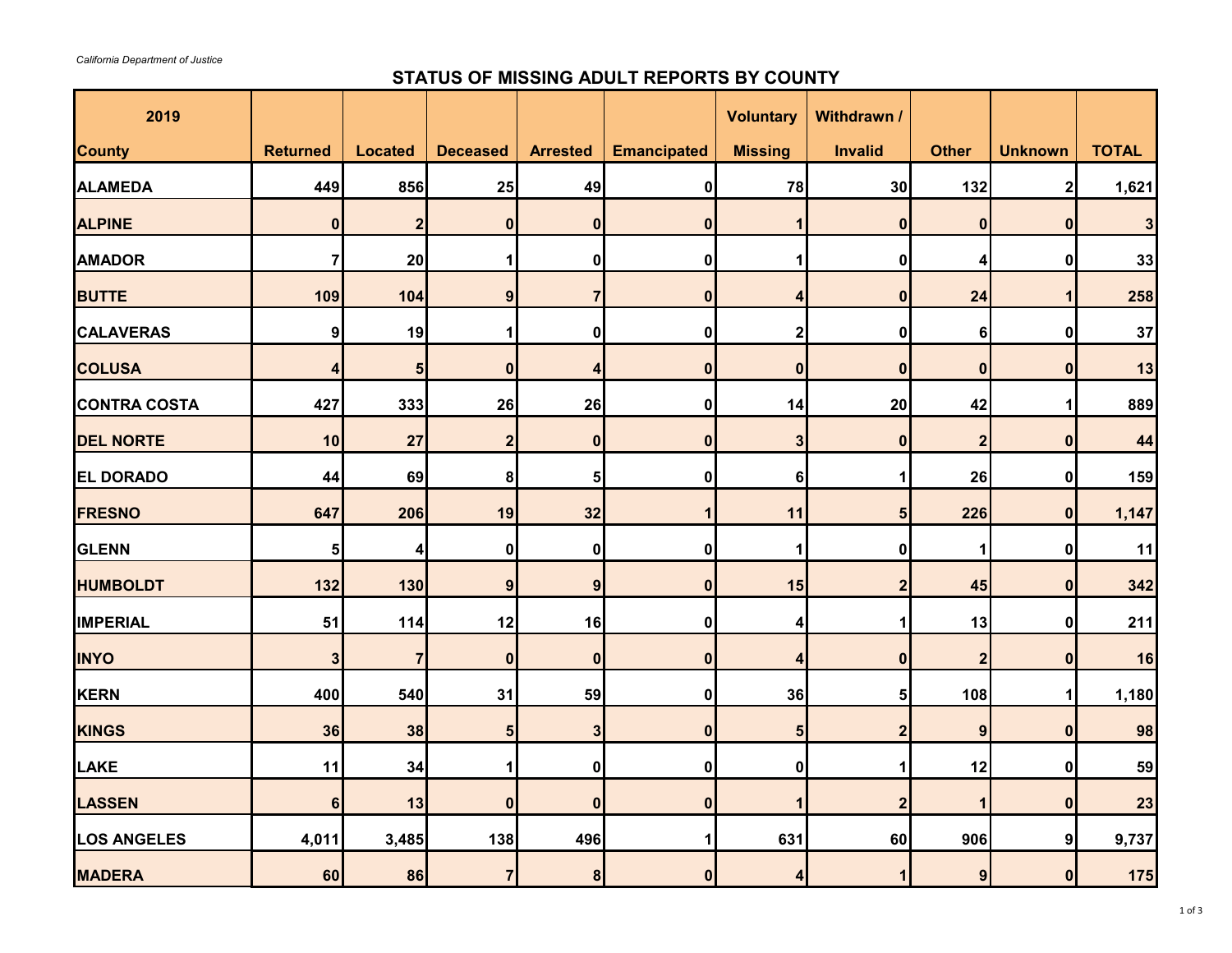## **STATUS OF MISSING ADULT REPORTS BY COUNTY**

| 2019                   |                 |                |                  |                  |                    | <b>Voluntary</b> | Withdrawn /      |                  |                  |                  |
|------------------------|-----------------|----------------|------------------|------------------|--------------------|------------------|------------------|------------------|------------------|------------------|
| <b>County</b>          | <b>Returned</b> | <b>Located</b> | <b>Deceased</b>  | <b>Arrested</b>  | <b>Emancipated</b> | <b>Missing</b>   | Invalid          | <b>Other</b>     | <b>Unknown</b>   | <b>TOTAL</b>     |
| <b>MARIN</b>           | 63              | 131            | 10               | 5                | 0                  | $\mathbf 2$      | 6                | 29               | 0                | 246              |
| <b>MARIPOSA</b>        | 0               | 13             |                  |                  | 0                  | 0                | 0                | $\boldsymbol{2}$ | 0                | 17               |
| <b>MENDOCINO</b>       | 30              | 42             |                  | $\mathbf{2}$     | 0                  |                  |                  | 10               | 0                | 90               |
| <b>MERCED</b>          | 73              | $112$          |                  | 10               | $\bf{0}$           | $\overline{7}$   | 18               | 22               | 0                | 249              |
| <b>MODOC</b>           | 3               | 6 <sup>1</sup> | 0                | $\boldsymbol{0}$ | 0                  | 0                | 0                |                  | 0                | 10               |
| <b>MONO</b>            |                 | $\overline{2}$ | $\boldsymbol{0}$ |                  | 0                  | 0                | 0                |                  | $\bf{0}$         | $\boldsymbol{8}$ |
| <b>MONTEREY</b>        | 118             | 164            | 8                | 11               | 0                  | 6 <sup>1</sup>   |                  | 45               | 0                | 353              |
| <b>NAPA</b>            | 34              | 28             | 5 <sub>l</sub>   | 3                | $\bf{0}$           | 0                |                  | $\epsilon$       | $\bf{0}$         | 75               |
| <b>NEVADA</b>          | 41              | 30             | 6                | 3                | 0                  | 8 <sup>1</sup>   |                  | 11               | 0                | 100              |
| <b>ORANGE</b>          | 974             | 834            | 29               | 124              | 0                  | 65               | 5                | 192              | $\mathbf{3}$     | 2,226            |
| <b>PLACER</b>          | 99              | 159            | 11               | 9                | 0                  | $\mathbf{7}$     | 9                | 33               | $\boldsymbol{0}$ | 327              |
| <b>PLUMAS</b>          |                 | 11             | 0                | $\mathbf{0}$     | 0                  | $\mathbf{0}$     | $\bf{0}$         | $\boldsymbol{0}$ | $\boldsymbol{0}$ | 12               |
| <b>RIVERSIDE</b>       | 768             | 800            | 19               | 88               | 0                  | 20               | 16               | 164              | $5\vert$         | 1,880            |
| <b>SACRAMENTO</b>      | 906             | 966            | 34               | 32               | $\Omega$           | 118              | 24               | 140              | 8                | 2,228            |
| <b>SAN BENITO</b>      | 9               | 16             | 0                | $\boldsymbol{0}$ | 0                  | 0                | $\boldsymbol{0}$ | 5                | 0                | 30               |
| <b>SAN BERNARDINO</b>  | 916             | 871            | 46               | 108              | $\mathbf{0}$       | 29               | 11               | 258              | 4                | 2,243            |
| <b>SAN DIEGO</b>       | 1,123           | 1,313          | 18               | 29               | 0                  | 266              | 15               | 388              | 10               | 3,162            |
| <b>SAN FRANCISCO</b>   | 465             | 813            | 26               | 102              | 0                  | 9                | 5                | 80               | 10               | 1,510            |
| <b>SAN JOAQUIN</b>     | 538             | 270            | 25               | 29               | 0                  | $\mathbf{7}$     |                  | 249              |                  | 1,121            |
| <b>SAN LUIS OBISPO</b> | 76              | 191            | 4                | $5\overline{)}$  | 0                  | 6                |                  | 14               | $\boldsymbol{0}$ | 300              |